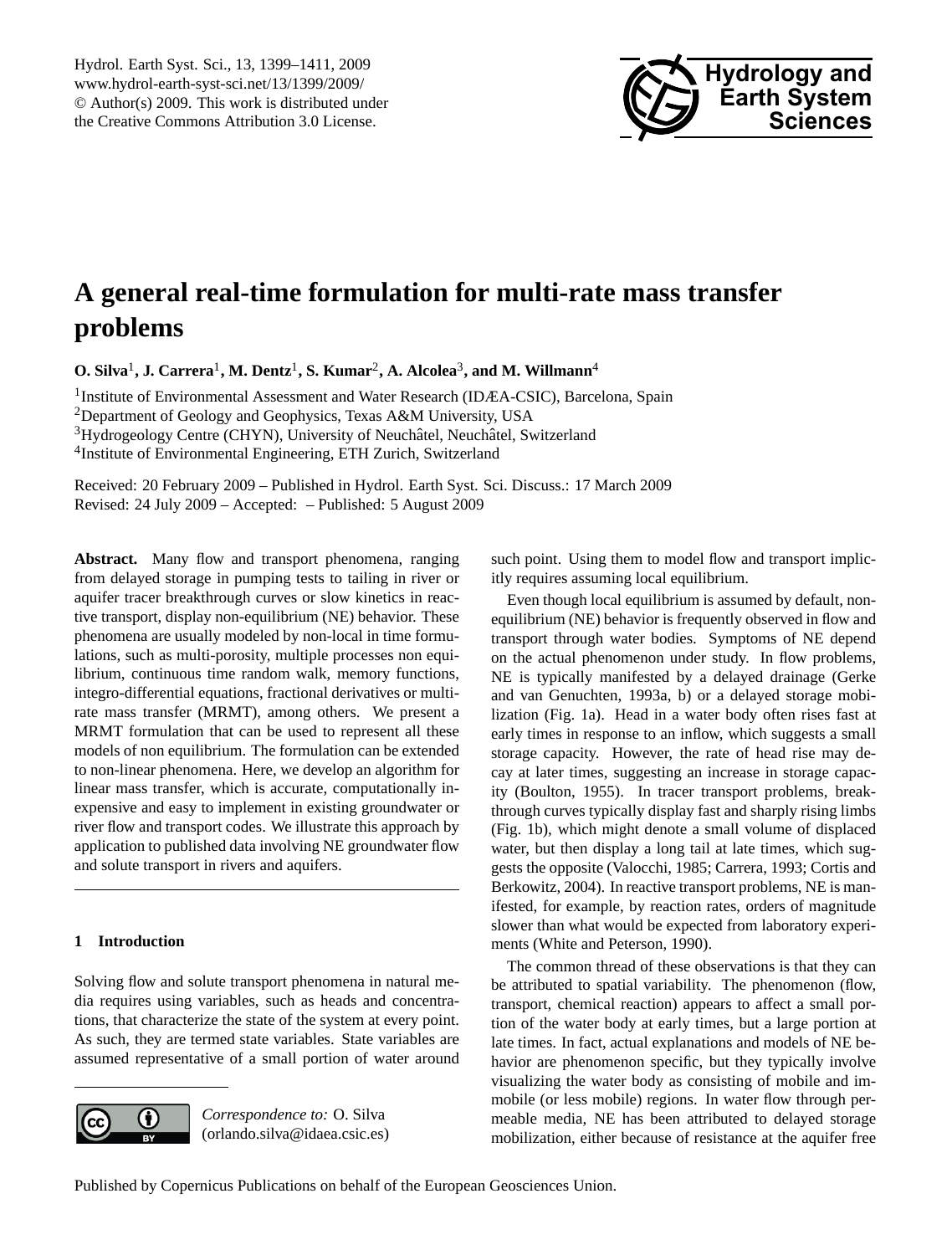

**Fig. 1.** Typical response to **(a)** a constant injection test in a double porosity formation and **(b)** a tracer test breakthrough curve. In both cases, the system reacts with small storage capacity at early times, but much larger at late times, suggesting that some time is needed before the full storage capacity is mobilized.

surface (Boulton, 1955; Neuman and Witherspoon, 1971; Neuman and Tartakovsky, 2009), or at low permeability blocks (Barenblatt et al., 1960; Warren and Root, 1963). It has also been attributed to heterogeneity (Cortis and Knudby, 2006). NE has also been observed in multiphase flow and extensively studied in the petroleum field (e.g., Kazemi et al., 1976; Kazemi and Gilman, 1993). Here, departures from equilibrium are attributed to the permeability contrast between porous blocks, which store most of the fluid on the reservoir, and fractures, which have a low storage capacity but a high permeability. Fluid flow occurs mainly through the fractures, whereas the matrix blocks act as fluid sink/sources (Da Prat, 1982).

Water flow and solute transport in unsaturated fractured rock and soils also display non-equilibrium behavior (Gerke and van Genuchten, 1993a, b; Zhou et al., 2006). Usually, the imbibition rate or fluid flow between the fractures and the matrix domains is driven nonlinearly by the local pressure difference in liquid-phase pressure between the fracture and the matrix blocks (Zimmerman et al., 1995).

In solute transport, non-equilibrium has been attributed to diffusion-limited storage into immobile regions, kinetic sorption or heterogeneity (Brusseau et al., 1989; Sudicky, 1989, 1990; Valocchi, 1990; Sardin et al., 1991; Cvetkovic et al., 1992; Toride et al., 1993; Tsang, 1995; Haggerty and Gorelick, 1995; Ray et al., 1997; Carrera et al., 1998; Dentz and Berkowitz, 2003; El-Zein et al., 2005; Salamon et al., 2006; Vogel et al., 2006; Zhang et al., 2006, 2007; Alcolea et al., 2008; Willmann et al, 2008; Kumar, 2008; Gouze et al., 2008). Non-equilibrium is intrinsically associated to multicomponent reactive transport at the field scale (Willmann et al., 2009). In these systems, several reactions can take place in different parts of the domain. These reactions are influenced by the dynamic of flow between these regions.

Non-equilibrium also has been observed in solute transport through rivers that are influenced by the exchange of water between the river and the underlying hyporheic zone (Fernald et al., 2001; Boano et al., 2007; Marion et al., 2008) or by aggregated dead-zones (Beer and Young, 1983; Lees et al., 1998, 2000; Davis et al., 2000). Dead zones can be associated to a number of effects, such as reverse flows induced by bends and pools, side pockets, zones between dikes, turbulent eddies, and wakes behind bed irregularities and roughness elements (Deng et al., 2004). Non-equilibrium has also been observed in natural systems like saturated hillslopes constituted by well-connected fractures and a main soil matrix (Zhang et al., 2009).

Mathematical formulations to simulate NE behavior are as diverse as the phenomena they represent. However, most of them can be viewed as non-local in time. This means that storage mobilization does not depend solely on heads (or concentration) at the current time, but also on their history. In practice, this can imply that a sink-source term (e.g. Carrera et al., 1998) or that an additional storage term (e.g. Haggerty and Gorelick, 1995) are added to the mass balance equations. It is the form of such terms what sets different non-local formulations apart. Their number is too long to list, but the most widely used have been:

- **–** Dual porosity formulations (e.g., Warren and Root, 1963) view the medium as consisting of two overlapping continua (mobile and immobile). The mobile continuum allows lateral exchanges of water and solute mass. The immobile continuum only exchanges mass with the mobile region. Actual solution of the problem can be achieved either by spatial discretization, Laplace transform of semi-analytical solutions. Even though dual porosity formulations can be viewed as rather simple, they represent a basic building block for other formulations.
- **–** Integro-differential formulations (Herrera and Rodarte, 1973; Herrera and Yates, 1977; Carrera et al., 1998) consist of representing mass transfer to the immobile region as the convolution of the state variable (head or concentration) past history and a memory function. They can be solved by semi-analytical methods or Laplace transform (Carrera et al., 1998).
- **–** Multi-rate mass transfer (MRMT) (Roth and Jury, 1993; Haggerty and Gorelick, 1995; Carrera et al., 1998; Haggerty et al., 2000; Wang et al., 2005; Gouze et al., 2008; Benson and Meerschaert, 2009) is a generalization of dual-porosity models, in which mass transfer between a mobile and multiple immobile regions is modeled by diffusive or first-order mass transfer terms. Here, the medium heterogeneity is mapped onto a distribution of retention times in the immobile regions.
- **–** Continuous time random walk (CTRW) (Berkowitz and Scher, 1998; Dentz et al., 2004; Berkowitz et al., 2006; Le Borgne et al., 2008). In this modeling approach the movements of solute particles in a heterogeneous medium are modeled as random walks in space and time. That is, both space and time increments are random variables. The latter accounts for the fact that transport in low permeability zones is slower than in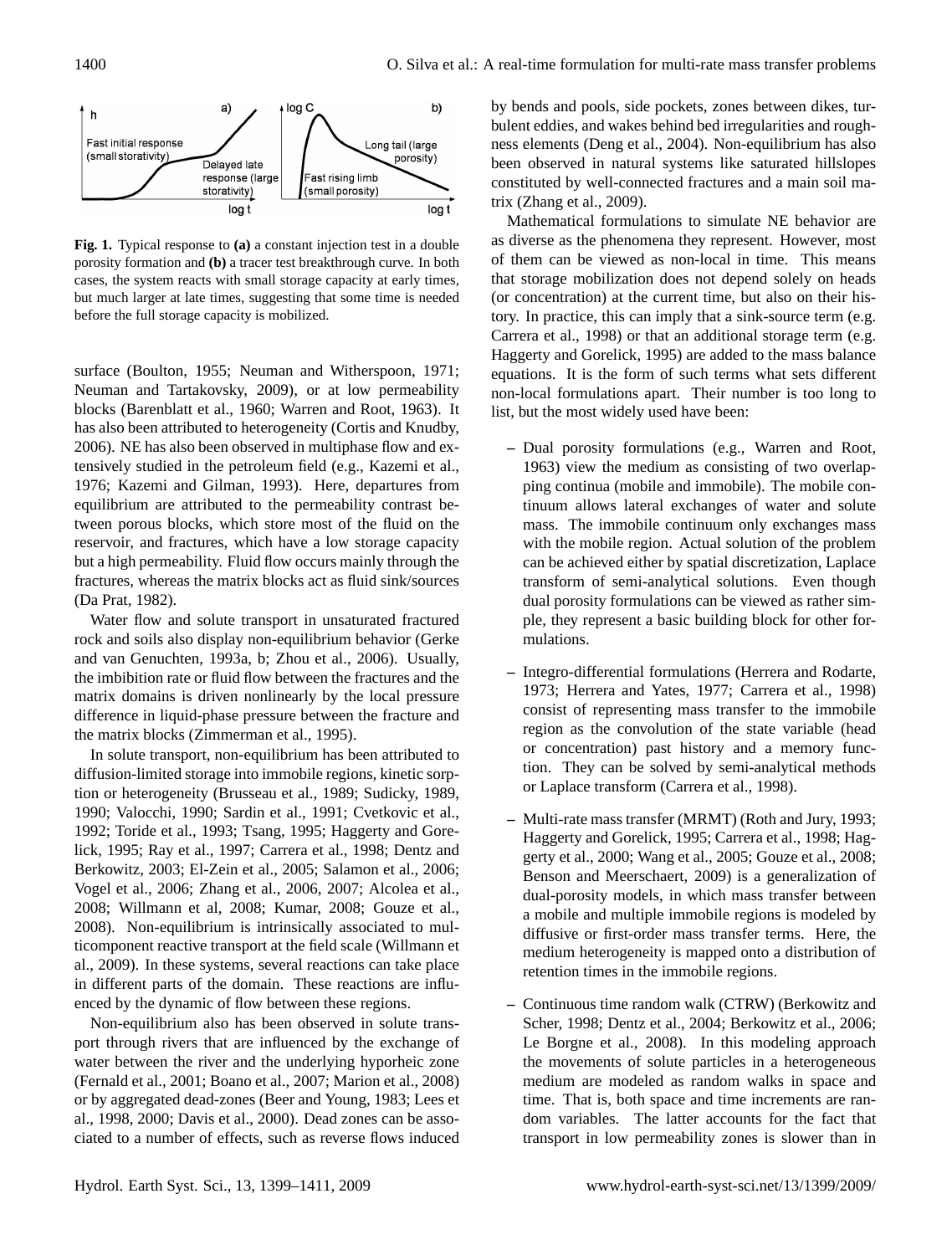high permeability regions. Here the medium heterogeneity is mapped onto the distribution of time increments. In general the space and time increments are coupled.

**–** Time fractional derivatives (Benson et al., 2000a, b; Berkowitz et al., 2002; Zhang et al., 2009) and/or fractional mobile/immobile transport (Metzler and Klafter, 2000; Schumer et al., 2003) describe NE by means of fractional (i.e., non-integer) time derivatives.

These formulations look different. However, when restricted to non-locality in time (some of them can also represent nonlocality in space), they are not. Dual porosity formulations are a special case of MRMT. Dentz and Berkowitz (2003) showed that the MRMT approach and the uncoupled version of the CTRW approach are formally equivalent and gave an explicit map between them. Haggerty et al. (2000) discuss the equivalence between MRMT and integrodifferential formulations. The equivalence of space and time fractional dynamics and these approaches has been discussed by, e.g., Metzler and Klafter (2000), Berkowitz et al. (2006), Schumer et al. (2003), Benson and Meerschaert (2009) and Zhang et al. (2009). In essence, a fractional order time derivative is equivalent to a power-law memory function or a power-law distribution of retention times (MRMT) or time increments (CTRW).

In hindsight, the equivalence of such a diverse set of formulations sounds evident. In essence, they can all be viewed as expressing linear mass transfer between mobile and immobile regions. That this exchange is characterized by a distribution of residence times or time increments, by a memory function or by a fractional order derivative does not look critical. However, a broad set of characterizations hinders comparison and synthesis, thus slowing scientific development. A unified approach is needed.

An additional problem comes from the mathematical difficulty of some of these formulations. Integrodifferential equations or Laplace transform are extremely efficient, but not easy to grasp by many. Worse, their applicability is restricted to linear problems. Therefore, they are not immediate to translate to non-linear phenomena, such as multicomponent reactive transport (Donado et al., 2009; Willmann et al., 2009).

The objective of this work is to propose a unified formulation that is computationally efficient and can be extended to non-linear phenomena. We adopt the MRMT approach for two reasons. First, it is intuitive and does not require mathematical tools beyond basic calculus. Second, it allows localization. As discussed above, the domain is assumed to consist of a mobile continuum and several overlapping immobile continua. These exchange mass linearly with the mobile region. In this way, the state of immobile zones can be characterized by heads (or concentrations). That is, the traditional single state variable is substituted by several state variables (as many as immobile regions). Effectively, these work as local state variables, that can be used to model non-linear processes.

# **2 Governing equations**

Non-local in time formulations can be used to enrich the behavior of either the flow or transport equations, or both. In either case, they can be viewed in two complementary fashions: (i) as a continuum of delayed storage terms, in which case these equations represent the total mass balance in both mobile and immobile regions, or (ii) as a continuum of sink/source terms, which act as linear mass exchange terms between mobile and immobile zones. In practice, the continuum is substituted by a discrete number of terms. Using the first view, the flow equation becomes

$$
S_m \frac{\partial h_m}{\partial t} + \sum_{j=1}^N S_{im,j} \frac{\partial h_{im,j}}{\partial t} = -\nabla \cdot \boldsymbol{q} + \boldsymbol{q}
$$
 (1)

where t [T] is time,  $h_m$  [L] is head in the mobile zone,  $S_m$  $[L^{-1}]$  is the specific storage coefficient, q  $[L \ T^{-1}]$  is water flux,  $q$  [T<sup>-1</sup>] represents a sink/source (recharge/extraction), and  $h_{im,j}$  [L] and  $S_{im,j}$  [L<sup>-1</sup>] are head and specific storage coefficients of the *j*th immobile zone, respectively. Water storage in each immobile region is fed by a linear exchange with the mobile domain

$$
S_{im,j}\frac{\partial h_{im,j}}{\partial t} = \sigma_{im,j}\frac{K_{im,j}}{L_{im,j}}\left(h_m - h_{im,j}\right) \tag{2}
$$

where  $\sigma_{im,j}$  [ $L^2$   $L^{-3}$ ] is the specific surface of the *j*th immobile region,  $L_{im,j}$  [L] its distance from the mobile zone and  $K_{im,j}$  [L  $T^{-1}$ ] its hydraulic conductivity.

Analogously, the solute transport equation expresses the solute mass balance per unit volume of aquifer

$$
\phi_m R_m \frac{\partial c_m}{\partial t} + \sum_{j=1}^N \phi_{im,j} R_{im,j} \frac{\partial c_{im,j}}{\partial t} = \nabla \cdot (\mathbf{D}_m \cdot \nabla c_m) - \boldsymbol{q} \cdot \nabla c_m \quad (3)
$$

where  $c_m [M L^{-3}]$  is the mobile concentration,  $\mathbf{D}_m [L^2 T^{-1}]$ is the hydrodynamic dispersion tensor,  $\phi_m$  [ $L^3$   $L^{-3}$ ] is the mobile porosity (volume of pores per unit aquifer volume), and  $R_m$  [-] is the mobile zone retardation factor. Similarly,  $c_{im,j}$  [*M*  $L^{-3}$ ],  $\phi_{im,j}$  [ $L^{3}$   $L^{-3}$ ] and  $R_{im,j}$  [-] are the concentration, porosity and retardation factor of the jth immobile zone. As in flow phenomena, mass balance in the *j*th immobile region is given by

$$
R_{im,j}\phi_{im,j}\frac{\partial c_{im,j}}{\partial t}=\sigma_{im,j}\frac{\phi'_{im,j}D_{im,j}}{L_{im,j}}(c_m-c_{im,j})\qquad(4)
$$

where  $\phi'_{im,j}$  [ $L^3$   $L^{-3}$ ] is its porosity (volume of pores per unit volume of immobile region),  $D_{im,j}$  [ $L^2$   $T^{-1}$ ] is a molecular diffusion coefficient in the  $j$ th immobile region. Equation (4) can be somewhat simplified by writing  $\phi'_{im,j}$  as a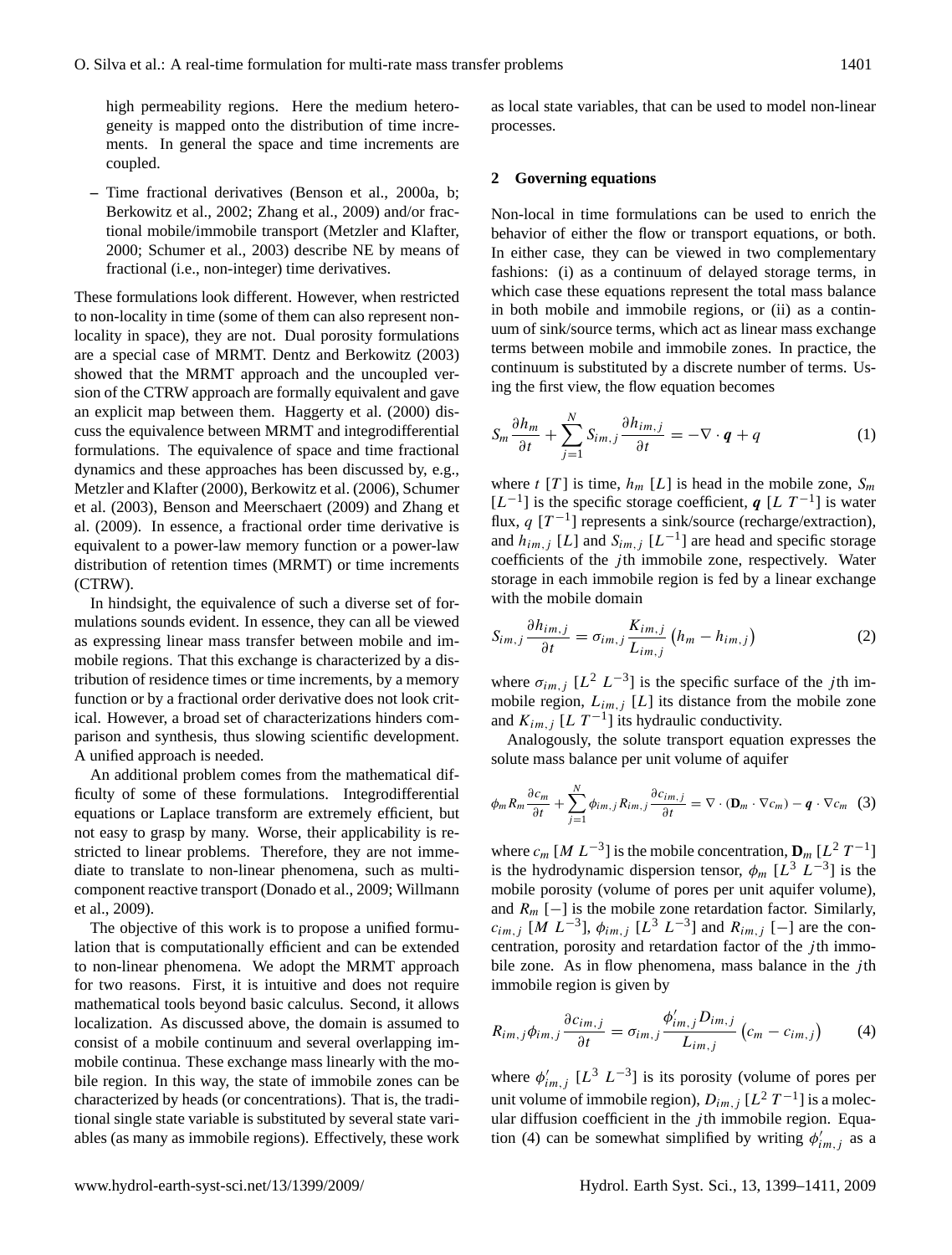function of  $\phi_{im,i}$  (see e.g., Carrera et al., 1998). In practice, the physical meaning of the parameters in Eqs. (2) and (4) is somewhat approximative. What is important is that (1)  $N$  immobile regions are considered,  $(2)$  their state is characterized by a state variable  $(u_{im})$ , and (3) they exchange mass with the mobile region proportionally to the difference in state variables. Bearing this in mind, Eqs. (1–4) can be written in general as

$$
\beta \frac{\partial u_m}{\partial t} + \sum_{j=1}^{N} \beta_j \frac{\partial u_{im,j}}{\partial t} = L_u(u_m)
$$
 (5)

$$
\frac{\partial u_{im,j}}{\partial t} = \alpha_j \left( u_m - u_{im,j} \right) \quad j = 1...N \tag{6}
$$

where  $u=h$ , for flow or  $u = c$ , for solute transport. The  $\beta_i$ [-] coefficients are called capacity coefficients  $(R_{im,j}\phi_{im,j})$ for transport or  $S_{im,j}$  for flow) to account for the distribution of mass in the immobile phases;  $\beta$  [-] is the capacity coefficient of the mobile phase ( $R_m \phi_m$  for transport or  $S_m$  for flow); and  $\alpha_j$  [T<sup>-1</sup>] is a first-order mass transfer rate coefficient. The right-hand side of Eqs. (1) and (3) is designated generically by the operator  $L_u$ .

Denoting  $F_i$  the jth term of the sum in Eq. (5), the governing equations for the immobile zones are given as

$$
F_j = \beta_j \frac{\partial u_{im,j}}{\partial t} = \beta_j \alpha_j \left( u_m - u_{im,j} \right) \qquad j = 1...N \quad (7a)
$$

$$
F = \sum_{j=1}^{N} F_j \tag{7b}
$$

where  $F$  is the total exchange between mobile and immobile regions.

### **3 Numerical formulation for MRMT**

Spatial and time discretization of either the flow or transport equations under local equilibrium assumptions (i.e., without MRMT) leads to a linear system of equations

$$
\mathbf{D}\frac{\Delta u_m}{\Delta t} + \mathbf{A}u_m^{k+\theta} = \boldsymbol{b}^{k+\theta}
$$
 (8)

where  $\Delta u_m = u_m^{k+1} - u_m^k$ ,  $\Delta t = t^{k+1} - t^k$  is the time step,  $\theta$  is a weighting factor and the superscripts stand for the time in which the variable is evaluated.

Accounting for MRMT can be achieved in two ways: (a) using an appropriate mesh with nodes representing the immobile zones (e.g., Neuman et al., 1982), or (b) by eliminating the unknown in the immobile region as an explicit state variable, i.e. expressing  $u_{im,j}$  as a function of  $u_m$  (e.g., Carrera et al., 1998). Here, we have adopted the later approach because: first, it maintains the number of unknowns unchanged and, second, it is actually simpler to implement into existing generic flow and transport simulation codes.

Figure 2 displays a schematic representation of a hypothetical numerical mesh that includes both the mobile and immobile domains. We assume that each node  $m$  of the mobile zone is connected to all adjacent nodes of the mesh and to all the immobile blocks. Node *im,j* of the immobile region is only connected to node m. Geometrically, node *im,j* overlaps with node  $m$ . We show below that the variable  $u$ at node *im*,*j* (i.e.,  $u_{im,j}$ ) can be solved explicitly as a function of  $u_m$ . Therefore, node *im*, j needs not be an "uncertain" node, but can be considered as a zero-D node that contributes to the mobile region, and is only updated after mobile state variables have been computed.

We first solve the  $N$  first-order ordinary differential Eq. (6) in terms of  $\Delta u_m$ , while assuming that  $u_m$ varies linearly during each time increment. That is,  $u_m = u_m^k + (\Delta u_m / \Delta t) (t - t^k)$ . This leads to N first-order linear differential equations, whose solution is

$$
u_{im,j}(t) = u_{im,j}^k e^{-\alpha_j(t - t^k)} + u_m^k \left(1 - e^{-\alpha_j(t - t^k)}\right)
$$
(9)  
 
$$
+ \frac{\Delta u_m}{\Delta t} \left[ \left(t - t^k\right) - \frac{1}{\alpha_j} \left(1 - e^{-\alpha_j(t - t^k)}\right) \right]
$$

Combining Eqs. (6), (7a) and (9), the flux  $F_i$  evaluated at time  $t^{k+\theta}$  will be

$$
F_j^{k+\theta} = \beta_j \alpha_j \left( u_m^{k+\theta} - u_{im,j}^{k+\theta} \right)
$$
  
=  $\beta_j \alpha_j \left( u_m^k - u_{im,j}^k \right) e^{-\alpha_j \theta \Delta t} + \frac{\Delta u_m}{\Delta t} \beta_j \left( 1 - e^{-\alpha_j \theta \Delta t} \right)$  (10)

Notice that this flux is only a function of  $u$  at the previous time step and  $\Delta u_m$ . Therefore, the total mass flux,  $F^{k+\theta}$ , given by Eq. (7b), can be substituted into Eq. (8). This leads to a system that is identical to Eq. (8), except that the storage matrix and sink/source term are modified according to

$$
\left(\mathbf{D}^*\right)_{ii} = \left(\mathbf{D}\right)_{ii} + v_i \sum_{j=1}^N \beta_j \left(1 - e^{-\alpha_j \theta \Delta t}\right) \tag{11a}
$$

$$
\left(\boldsymbol{b}^*\right)_i^{k+\theta} = \left(\boldsymbol{b}\right)_i^{k+\theta} - v_i \sum_{j=1}^N \beta_j \alpha_j \left[u_{m,i}^k - \left(u_{im,j}^k\right)_i\right] e^{-\alpha_j \theta \Delta t} \tag{11b}
$$

where  $u_{m,i}^k$  is the value of u at node i of the mobile region and time  $t^k$ ,  $(u^k_{im,j})_i$  is the corresponding value in the *j*th immobile block, and  $v_i$  is the volume of cell  $i$  in volume integrated formulations (e.g., finite element) and is equal to 1.0 in discretized formulations (e.g., finite differences). Finally, it is necessary to update  $u_{im,i}$  at the end of each time step using Eq. (9). This approach is quite simple to program and should lead to accurate solutions at a very low computational cost. As with the integro-differential approach, the number of nodes/elements is not altered by the addition of the MRMT terms.

These equations were implemented in a Fortran 90 module called mod process MRMT.f90, which is structured following the coding guidelines and rules proposed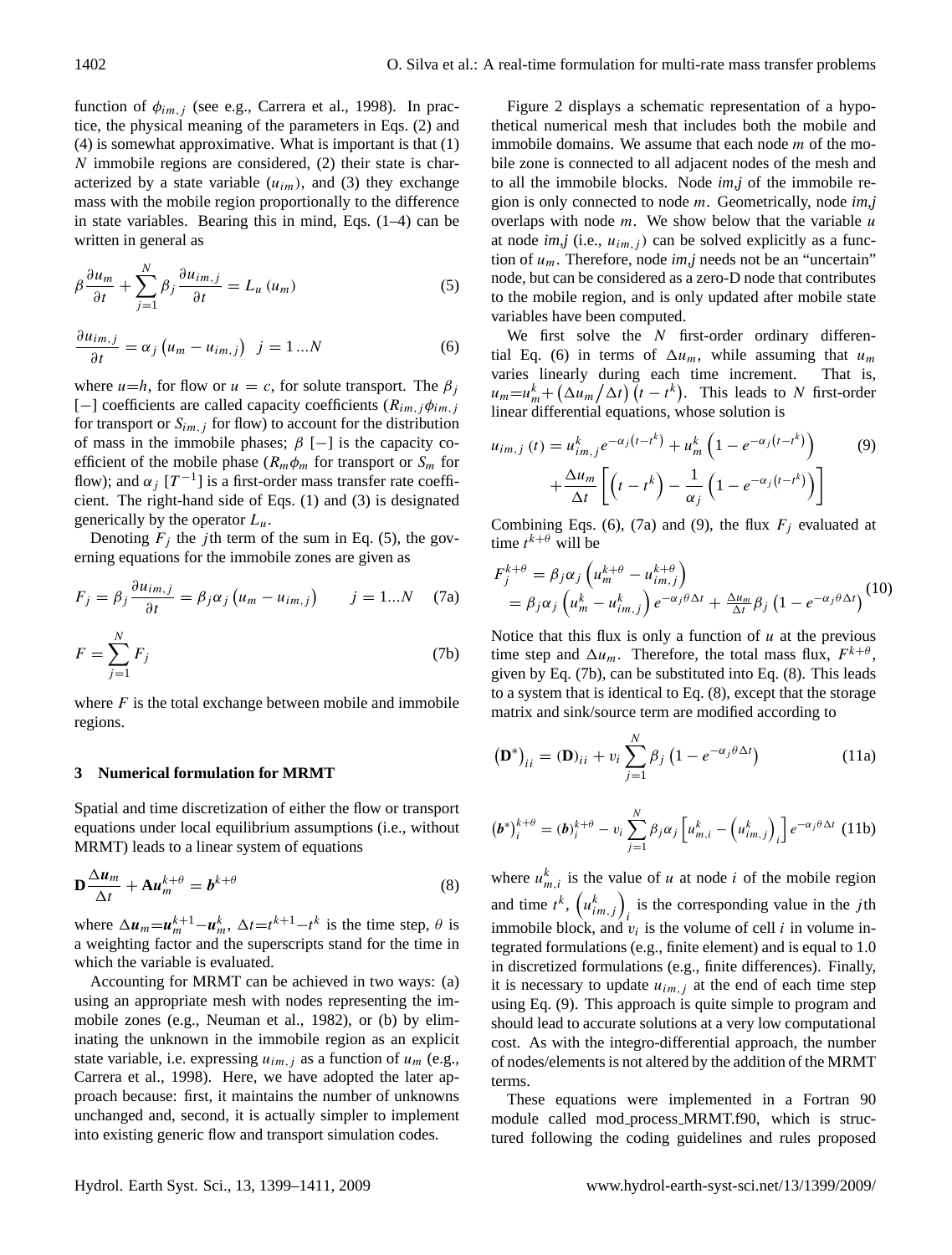by Slooten (2009). The module defines MRMT objects by means of a specific type of variables, that contain the capacity terms  $\beta_i$  and mass transfer coefficients  $\alpha_i$ , and provides services to solve the equation described here. The module supports some characteristics of objectoriented programming. In fact, the module was designed such that its types and operations are available from outside but the details of the implementation are hidden from the user ("black box" principle). These functionalities facilitate linking other Fortran modules or objects to mod process MRMT.f90. For instance, reactive transport may be included in both the mobile and immobile regions, by properly linking the object-oriented tool CHEP-ROO (Bea et al., 2009) to both any conservative transport code and the module mod process MRMT.f90. The module can be downloaded from [http://www.h2ogeo.upc.es/English/](http://www.h2ogeo.upc.es/English/English/software.htm#Mod_process_MRMT) [English/software.htm#Mod](http://www.h2ogeo.upc.es/English/English/software.htm#Mod_process_MRMT) process MRMT.

#### **4 Equivalence with other similar approaches**

As mentioned in the introduction, a large number of nonlocal in time schemes have been presented by different authors. This section is devoted to discussing their equivalence so as to facilitate using them in the proposed formulation. This equivalence is summarized in Table 1 in terms of coefficients  $\alpha_i$  and  $\beta_i$  of the generalized MRMT model proposed in this work (Eqs. 5 and 6).

#### **4.1 Equivalence with the classical MRMT approach**

Haggerty et al. (2000) provided a comparison table with different MRMT formulations considering governing equations similar to Eqs. (5) and (6). The present approach is essentially identical to that of Haggerty and Gorelick (1995). The main difference is that they formulated their equations per unit volume of water. Therefore, their capacity coefficients are equal to the coefficients  $\beta_i$  of Eqs. (5) and (6), but divided by the mobile capacity, β. Denoting  $β<sub>iHG</sub>$  and  $α<sub>iHG</sub>$ the capacity and first-order mass transfer coefficients considered by Haggerty and Gorelick (1995), we have the following equivalence relationship

$$
\beta_{jHG} = \beta_j / \beta \tag{12a}
$$

$$
\alpha_{jHG} = \alpha_j \tag{12b}
$$

We have preferred to use capacity coefficients as defined in Eq. (5) to keep the physical meaning and consistence of the governing equations as mass balances per unit volume of aquifer.

#### **4.2 Equivalence with the integro-differential approach**

Many schemes approximate the effect of the immobile region by a continuous memory function. The governing equations are then solved in the Laplace domain. These solutions can



**Fig. 2.** Hypothetical numerical discretization of the mobile and immobile domains.

also be approximated by expanding the memory function as a sum of exponentials (Carrera et al., 1998). Each summand can then be solved as explained in Sect. 3. For the purposes of comparison with our approach, the important issue is to acknowledge that such approaches are typically defined in terms of overall parameters for the whole immobile region (as opposed to independent  $\alpha_i$  and  $\beta_i$ ). For the works of Carrera et al. (1998) and Salamon et al. (2006), the equivalence is given by:

$$
\alpha_j = \gamma_j^2 \frac{D_{im}}{R_{im} L_{im}^2} \tag{13a}
$$

$$
\beta_j = \frac{a_j}{\gamma_j^2} R_{im} \phi_{im} \tag{13b}
$$

where  $\phi_{im}$  [ $L^3$   $L^{-3}$ ],  $R_{im}$  [-],  $D_{im}$  [ $L^2$   $T^{-1}$ ] and  $L_{im}$  [ $L$ ] are characteristic parameters of the entire immobile domain. Coefficients  $a_i$  and  $\gamma_i$  can be found in the literature (e.g., Haggerty and Gorelick, 1995; Carrera et al., 1998; Haggerty et al., 2000; Salamon et al., 2006) for diffusion into different geometries (layered, cylindrical, spherical and veins) and the standard first-order model. These formulations result from the analytical solution of the diffusion equation. A large number of first-order mass transfer rate coefficients and their distributions estimated from field and laboratory test results can be obtained from the works of Cosler (2004) and Haggerty et al. (2004).

The mass flux,  $F$ , into the immobile region in memory function based approaches is given by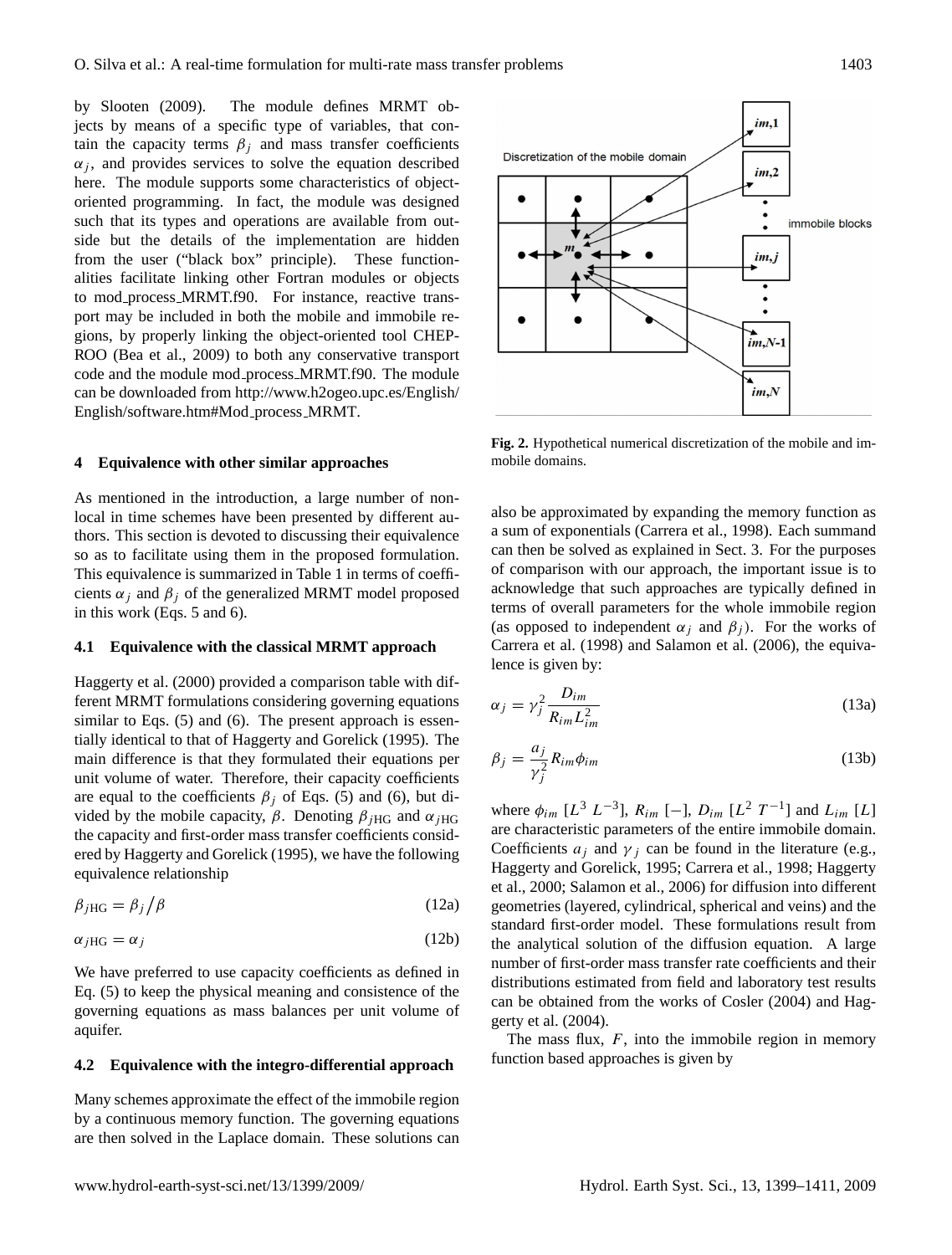| <b>Formulation or phenomena</b>                          | $\alpha_i$                                                                                                                   | $\beta_i$                                                                                                                          | <b>Description of parameters</b>                                                                                                                                                                                                                                                |
|----------------------------------------------------------|------------------------------------------------------------------------------------------------------------------------------|------------------------------------------------------------------------------------------------------------------------------------|---------------------------------------------------------------------------------------------------------------------------------------------------------------------------------------------------------------------------------------------------------------------------------|
| Solute transport with mass exchange                      | $\frac{D_{im,j}}{R_{im,j}L_{im,j}^2}$                                                                                        | $R_{im,j}\phi_{im,j}$                                                                                                              | $D_{im,j}$ [ $L^2$ $T^1$ ] is a molecular diffusion coefficient in the <i>j</i> th immobile<br>region; $R_{im,i}$ [-] is the retardation factor of the <i>j</i> th immobile zone; $L_{im,i}$<br>[L] is the distance from the mobile zone to the jth immobile zone; $\phi_{i_m}$ |
|                                                          |                                                                                                                              |                                                                                                                                    | $[L3 L-3]$ is the porosity of the <i>i</i> th immobile zone.                                                                                                                                                                                                                    |
| Flow with delayed storage                                |                                                                                                                              | $S_{\mathit{im}, \mathit{j}}$                                                                                                      | $\sigma_{lm,j}$ [L <sup>2</sup> L <sup>-3</sup> ] is the specific surface of the <i>j</i> th immobile region; $K_{im,j}$                                                                                                                                                        |
| (e.g., Boulton, 1955)                                    | $\frac{\sigma_{im,j}K_{im,j}}{S_{im,j}L_{im,j}}$                                                                             |                                                                                                                                    | $[L T1]$ is the hydraulic conductivity in the jth immobile region; $S_{im,i}$<br>$[L-1]$ is the specific storage coefficient of the jth immobile zone; $L_{im,j}$<br>$[L]$ is the distance from the mobile zone to the <i>j</i> th immobile zone.                               |
| <b>MRMT</b><br>(Haggerty and Gorelick, 1995)             | $\alpha$ <sub>iHG</sub>                                                                                                      | $\beta_{iH}$                                                                                                                       | $\beta_{\text{HIG}}$ and $\alpha_{\text{HIG}}$ are the capacity and first-order mass transfer<br>coefficients used by Haggerty and Gorelick (1995); $\beta$ is the mobile<br>capacity.                                                                                          |
| Integro-differential                                     |                                                                                                                              |                                                                                                                                    | $\phi_{im}$ [ $L^3$ $L^{-3}$ ], $R_{im}$ [-], $D_{im}$ [ $L^2$ $T^{-1}$ ] and $L_{im}$ [ $L$ ] are characteristic                                                                                                                                                               |
| (e.g., Carrera et al., 1998)                             | $\gamma_j^2 \frac{D_{im}}{R_{i} L_{i}^2}$                                                                                    | $\frac{u_j}{\gamma_i^2}R_{im}\phi_{im}$                                                                                            | parameters of the entire immobile domain with the same meaning as in<br>solute transport; coefficients $a_j$ and $\gamma$ , are shape factors for diffusion                                                                                                                     |
| <b>CTRW</b>                                              |                                                                                                                              |                                                                                                                                    | into different geometries.<br>$a_k$ are the expansion coefficients of the Laplace transform of the                                                                                                                                                                              |
| (e.g., Dentz and Berkowitz, 2003)                        | $\alpha_i$                                                                                                                   | $a_k = \left  \sum_{i=1}^{\infty} \alpha_i^{-k} \beta_i \right  \quad k = 1\infty$                                                 | memory function $g^{\dagger}$ .                                                                                                                                                                                                                                                 |
| Fractional derivatives                                   |                                                                                                                              |                                                                                                                                    |                                                                                                                                                                                                                                                                                 |
| (e.g., Willmann et al., 2008)                            | $\alpha_1 = t_N^{-1}, \alpha_N = t_1^{-1}$<br>$\alpha_j = \alpha_1 + (j-1)\frac{(\alpha_N - \alpha_1)}{N-1}$<br>$i = 2N - 1$ | $\beta_j = \frac{\sum_{i=j+1}^N \beta_j \alpha_j}{\alpha_j} \left[ \left( \frac{\alpha_j}{\alpha_{j+1}} \right)^{m_g} - 1 \right]$ | $mg$ is the slope of the memory function in log-log scale; [ $t1$ , $tN$ ] is the<br>interval of time on which this function displays a power-law behavior.                                                                                                                     |
|                                                          |                                                                                                                              | $i=1$ $\overline{N}-1$                                                                                                             |                                                                                                                                                                                                                                                                                 |
| Solute transport in rivers                               | $\alpha_{\rm i} = \alpha_{\rm e} A/A_{\rm e}$                                                                                | $\beta_1 = A_s$                                                                                                                    | $\alpha$ , $[T^1]$ is the storage zone exchange coefficient; A $[L^2]$ is the stream                                                                                                                                                                                            |
| (e.g., Lees et al., 2000)                                |                                                                                                                              |                                                                                                                                    | channel cross-sectional area; and $A_s$ [ $L^2$ ] is the storage zone cross-<br>sectional area.                                                                                                                                                                                 |
| Low permeability blocks<br>(e.g., Warren and Root, 1963) | $\alpha_1 = \frac{a k_{im}}{\mu \phi_{im} C_{im}}$                                                                           | $\beta_1 = \phi_{im} C_{im}$                                                                                                       | $a [L-2]$ is a geometry factor of the matrix blocks; $k_{im} [L2]$ is the absolute<br>permeability of this region; $\mu$ [M $L^{-1}T^{-1}$ ] is the fluid viscosity; $\phi_{im}$ [ $L^3$                                                                                        |
|                                                          |                                                                                                                              |                                                                                                                                    | $L^{3}$ ] is the porosity of the matrix blocks; $C_{im}$ [L $T^2 M^{1}$ ] is the total<br>compressibility of matrix blocks.                                                                                                                                                     |

**Table 1.** Equivalence between the present formulation and other approaches, on the basis of coefficients  $\alpha_j$  and  $\beta_j$  that appear in Eqs. (5) and (6).

$$
F(x,t) = \int_{0}^{t} g(t-\tau) \frac{\partial u_m(x,\tau)}{\partial \tau} d\tau
$$
\n
$$
= g * \frac{\partial u_m}{\partial t} + g(t) u_m(x,0)
$$
\n(14)

where  $g$  is the memory function and  $*$  denotes the convolution product. Carrera et al. (1998) approximate this product using the integro-differential approach of Herrera and Rodarte (1973) and Herrera and Yates (1977). An equivalent alternative is to approximate  $g$  by

$$
g(t) = \int_0^\infty \alpha b(\alpha) e^{-\alpha t} d\alpha \tag{15}
$$

where  $b(\alpha)$  [T] is a density function of first-order rate coefficients. Haggerty et al. (2000) provide explicit expressions for the density and memory functions for various models or geometries. To use the approach of Sect. 3, we need to express the memory function as

$$
g(t) = \sum_{j=1}^{\infty} \alpha_j \beta_j e^{-\alpha_j t}
$$
 (16)

Note that Haggerty et al. (2000) included the factor  $\alpha_j \beta_j$  on the memory function, unlike Carrera et al. (1998) who placed it on flux  $F$ . However, both approaches are equivalent. We calculate the convolution product in Eq. (14), truncating the memory function at Nth term and following the same algebraic analysis described in the Appendix 1 of Carrera et al. (1998). Thus, we can express  $F^{k\bar{+}\theta}$  as

$$
F^{k+\theta} = \sum_{j=1}^{N} \beta_j \alpha_j e^{-\alpha_j \theta \Delta t} I_j^k + \frac{\Delta u_m}{\Delta t} \sum_{j=1}^{N} \beta_j \left(1 - e^{-\alpha_j \theta \Delta t}\right) (17a)
$$

$$
I_j^{k+1} = \int_0^{t^{k+1}} e^{-\alpha_j (t^{k+1} - \tau)} \frac{\partial u_m}{\partial \tau} d\tau = e^{-\alpha_j \Delta t} I_j^k + \frac{\left(1 - e^{-\alpha_j \Delta t}\right) \Delta u_m}{\alpha_j} \Delta t
$$
 (17b)

The equivalence between our approach and integrodifferential approach becomes evident by comparing Eqs. (17a) and (10). Also note that, from Eq. (9) we obtain the recursive relationship

$$
u_{m}^{k+1} - u_{im,j}^{k+1} = e^{-\alpha_{j}\Delta t} \left( u_{m}^{k} - u_{im,j}^{k} \right) + \frac{\left( 1 - e^{-\alpha_{j}\Delta t} \right) \Delta u_{m}}{\alpha_{j}} \frac{\Delta u_{m}}{\Delta t} \tag{18}
$$

Hydrol. Earth Syst. Sci., 13, 1399[–1411,](#page-0-0) 2009 www.hydrol-earth-syst-sci.net/13/1399/2009/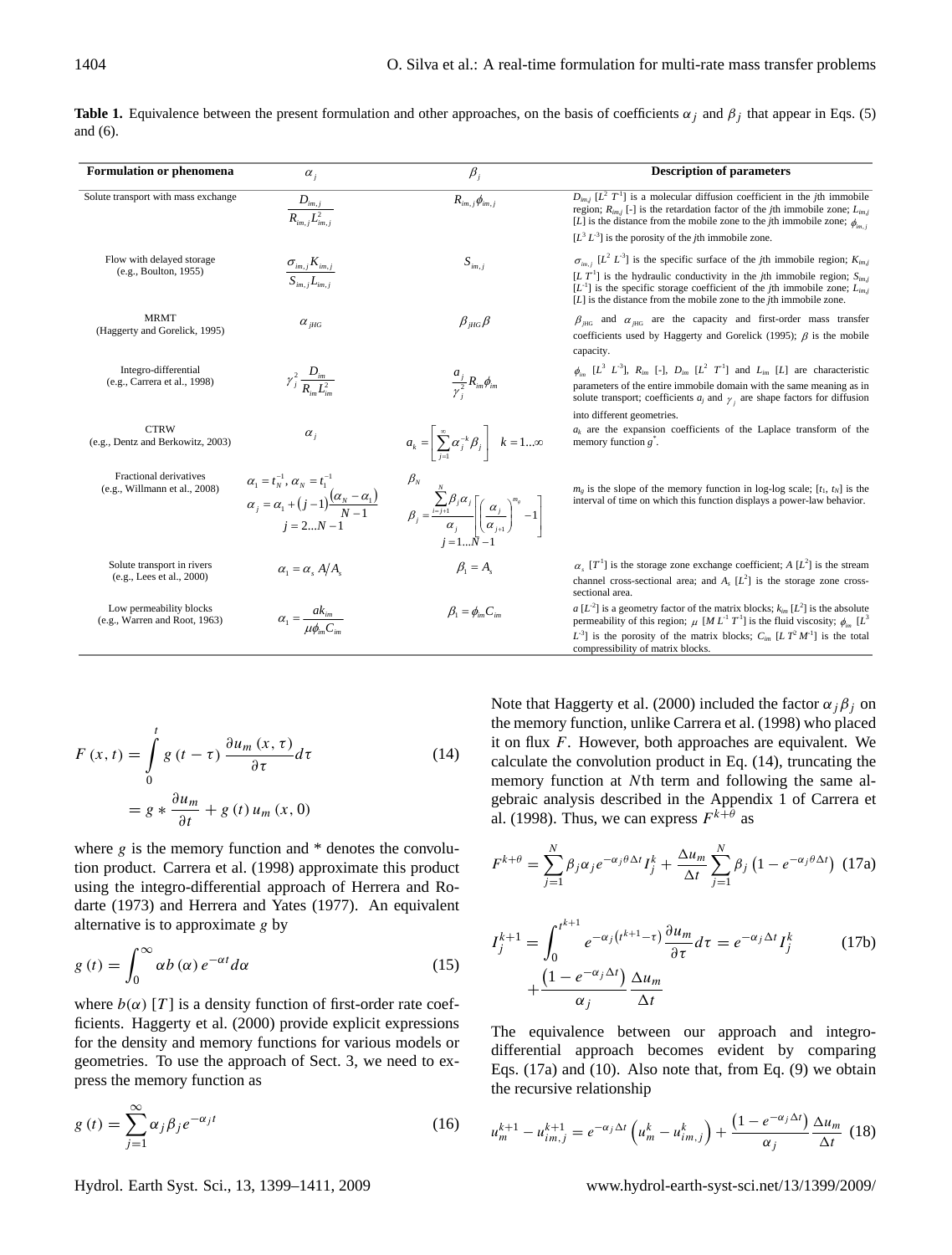which is similar to Eq.  $(17b)$ . Therefore, we arrive at Eqs. (7b) and (10) by imposing the condition

$$
I_j^k = u_m^k - u_{im,j}^k \tag{19}
$$

The coefficients in Eq. (13) result from an infinite series expansion that needs to be truncated. Truncation criteria and expression for the final terms of truncated multi-rate series can be found in Haggerty and Gorelick (1995) and Salamon et al. (2006). In the case of diffusion into different geometries, they proposed the same criteria to evaluate  $\beta_N$ . However, while Haggerty and Gorelick (1995) suggested writing  $\alpha_N$  as the rest of the  $\alpha_i$  coefficients (i.e., Eq. 13a), Salamon et al. (2006) proposed the following expressions

$$
\beta_N = \left(1 - \sum_{j=1}^{N-1} \frac{a_j}{\gamma_j^2}\right) R_{im} \phi_{im} \tag{20a}
$$

$$
\alpha_N = \lambda \frac{\left(1 - \sum_{j=1}^{N-1} \frac{a_j}{\gamma_j^2}\right)}{\left(1 - \lambda \sum_{j=1}^{N-1} \frac{a_j}{\gamma_j^4}\right)} \frac{D_{im}}{R_{im} L_{im}^2}
$$
(20b)

where  $\lambda$  for layers, spheres, cylinders are given by Salamon et al. (2006).

#### **4.3 Equivalence with CTRW**

Dentz and Berkowitz (2003) found a mathematical equivalence between MRMT and the CTRW model (Berkowitz and Scher, 1998; Dentz et al., 2004; Berkowitz et al., 2006; Margolin et al., 2003; Salamon et al., 2006;). They formulated a CTRW approach which is formally equivalent to the integrodifferential formulation of MRMT presented in this paper. They present a map between the memory function defined in the context of integro-differential formulations,  $g$ , and the transition time distribution  $\psi(t)$ 

$$
g^*(s) = \frac{1 + \psi^*(s)(1 + s\tau_0)}{s\tau_0\psi^*(s)},
$$
\n(21)

where  $\tau_0$  defines which portion of the medium is mobile or immobile and as such is related to the mobile and immobile volume fractions of the medium (see Dentz and Berkowitz, 2003). The Laplace transform of the memory function,  $g^*$ , can be expanded into a series in s according to

$$
g^*(s) = \sum_{k=1}^{\infty} (-1)^k a_k s^k,
$$
 (22)

where explicit expressions for the  $a_k$  are given in Dentz and Berkowitz (2003). For  $g^*(s)$  given by the Laplace transform of Eq. (16), we obtain

$$
g^*(s) = \sum_{j=1}^{\infty} \frac{\alpha_j \beta_j}{\alpha_j + s} = \sum_{j=1}^{\infty} \beta_j \sum_{k=1}^{\infty} (-1)^k \alpha_j^{-k} s^k
$$
(23)  
= 
$$
\sum_{k=1}^{\infty} (-1)^k s^k \left[ \sum_{j=1}^{\infty} \alpha_j^{-k} \beta_j \right]
$$

By comparison of Eqs. (22) and (23), we obtain relations between the  $\beta_i$  and the  $a_k$  for a given series of rates  $\alpha_i$ 

$$
a_k = \left[\sum_{j=1}^{\infty} \alpha_j^{-k} \beta_j\right]
$$
 (24)

The latter expression can be inverted (numerically) in order to obtain explicit expressions for the weights  $\beta_i$  and thus for the memory function  $g(t)$  that simulates the transport behavior in a CTRW.

# **4.4 Equivalence with the fractional derivatives approach**

Another method to describe non-localities in time is the fractional-order advection-dispersion equations (fADE) (Benson et al., 2000a, b; Zhang et al., 2009). This approach is quite general and can be characterized by a power law memory function when only the time derivative term in the advection-dispersion equation (ADE) is fractional (Willmann et al., 2008).

On the other hand, Dentz and Berkowitz (2003) proposed the use of the truncated power law memory function, which has become widely used because breakthrough curves often display a power law behavior at late times (see, e.g., Zhang et al., 2007; Willmann et al., 2008). The late time behavior of the breakthrough curve can be related to the memory function (Haggerty et al., 2000). This memory function only requires specifying the slope of the memory function in loglog scale,  $m_g$ , and the interval of time  $[t_1, t_N]$  on which this function displays a power-law behavior. A practical method to calculate the distribution coefficients  $\beta_i$  consists of, first, calculate the  $\alpha_j$  values assuming they are evenly distributed on a logarithmic scale while fixing  $\alpha_1 = t_N^{-1}$  and  $\alpha_N = t_1^{-1}$ . Secondly, we obtain a recursive relationship for  $\beta_i$  values by approximating the memory function with expressions of successive increasing orders, i.e.

$$
\log\left(\sum_{i=j}^{N} \beta_i \alpha_i\right) - \log\left(\sum_{i=j+1}^{N} \beta_i \alpha_i\right) = m_g \left(\log t_j - \log t_{j+1}\right) (25)
$$

where  $t_j = \alpha_j^{-1}$ . This leads to

$$
\beta_j = \frac{\sum\limits_{i=j+1}^N \beta_i \alpha_i}{\alpha_j} \left[ \left( \frac{\alpha_j}{\alpha_{j+1}} \right)^{m_g} - 1 \right] \ j = 1...N - 1 \qquad (26)
$$

To get the values of  $\beta_j$ , we first assign an arbitrary value to  $\beta_N$  (e.g.,  $\beta_N$ =1). Then we apply Eq. (26) and finally scale these values imposing the condition  $\sum_{n=1}^{N}$  $\sum_{j=1} \beta_j = 1.$ 

## **4.5 Equivalence with other models and phenomena**

There are a lot of specific models, problems and other applications that can be cast as non-local in time formulations.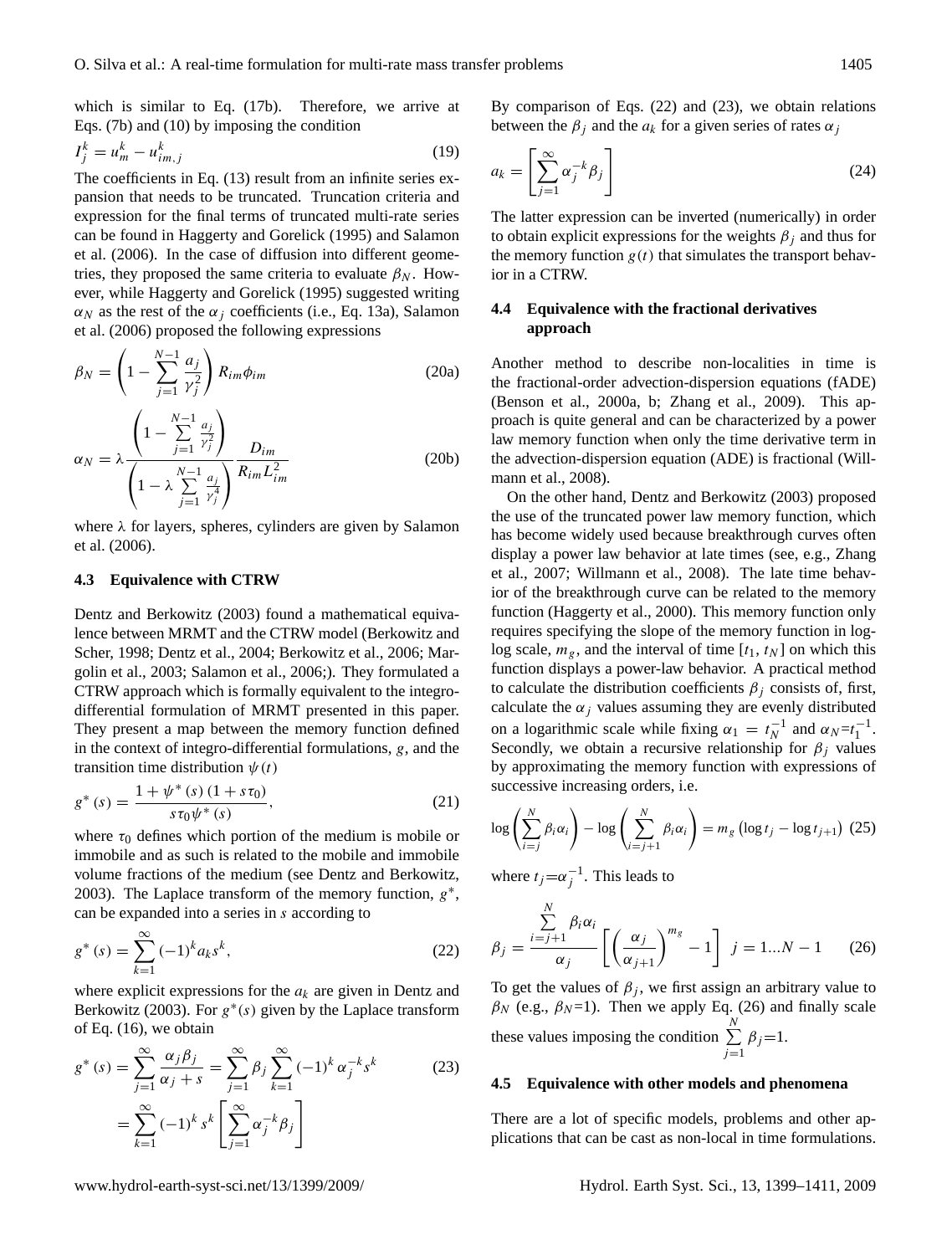Many of those models rely on single rate first-order mass transfer (e.g., Roth and Jury, 1993). Haggerty and Gorelick (1995) have classified these mass transfer models as "chemical" or "physical" with subdivisions into one-site or two-sites models. They have shown how these models are equivalent and interchangeable.

As an examples, we want to mention the model of flow through low permeability blocks (Warren and Root, 1963), the transient storage model of longitudinal solute transport in rivers and streams (Bencala and Walters, 1983), and transport under linear kinetic adsorption (e.g., Nkedi-Kizza et al., 1983). In essence, all of these models are particular cases of the single first-order mass transfer model, in which there is only one immobile zone exchanging mass with the mobile domain.

Warren and Root (1963) formulated a model for the singlephase flow of a slightly compressible liquid through formations containing an intergranular porosity and a fissure porosity. In their approach, the continuity equation includes a term accounting for the flow between the two porous regions. Here, the state variables are the pressure in the fractured zone,  $u_m$  [M  $L^{-1}$   $T^{-2}$ ], and the pressure in the matrix region,  $u_{im,1}$  [M  $L^{-1}$   $T^{-2}$ ]. Also, we can identify  $\beta$  and  $\beta_1$ with  $\phi_m C_m$  and  $\phi_{im} C_{im}$ , where  $C_m$  and  $C_{im}$  [L  $T^2$   $M^{-1}$ ] are the total compressibilities of the fracture and matrix blocks, respectively. The flow between fracture and matrix regions is controlled by the mass transfer rate coefficient  $\alpha_1$  given by

$$
\alpha_1 = \frac{ak_{im}}{\mu \phi_{im} C_{im}} \tag{27}
$$

where  $a [L^{-2}]$  is a shape factor reflecting the geometry of the matrix blocks,  $k_{im}$  [ $L^2$ ] is the absolute permeability of this region and  $\mu$  [M  $L^{-1}$  T<sup>-1</sup>] is the fluid viscosity.

For solute transport in rivers the governing Eqs. (5) and (6) are based on the conservation of mass principle for the stream and storage zone segments (Bencala and Walters, 1983; Lees et al, 2000; Zhang and Aral, 2004). In this context,  $u_m$  [M  $L^{-3}$ ] is the in-stream solute concentration,  $u_{im,1}$  [M  $L^{-3}$ ] is the storage zone solute concentration,  $\beta$  represents the stream channel cross-sectional area A  $[L^2]$ , and  $\beta_1$  is the storage zone cross-sectional area  $A_s$  [ $L^2$ ]. The first-order mass transfer rate coefficient is given by

$$
\alpha_1 = \frac{A}{A_s} \alpha_s \tag{28}
$$

where  $\alpha_s$  [ $T^{-1}$ ] is the storage zone exchange coefficient.

Similar identification of parameters can be done with other phenomena and models. Some of them are summarized in Table 1.

# **5 Applications**

In order to illustrate the proposed formulation, we apply it to four problems. We first test its applicability to flow problems by simulating delayed yield from storage, which we verify by comparison to Boulton's (1955) analytical solution. We also simulate an actual pumping well test carried out at a nearly field scale (Martinez-Landa et al., 2004). Next, we compare our approach with the integro-differential approach, simulating the hypothetical radially convergent tracer test described by Alcolea et al. (2001). We then apply the present approach to solve two problems of radial flow to a pumping well (Haggerty and Gorelick, 1995). Finally, we show how our formulation can be used to simulate a river tracer experiment (Lees et al., 2000). Simulations were carried out with TRACONF (Carrera et al., 1993), a Fortran program for the simulation of water flow and solute transport through porous media.

#### **5.1 Example of NE in flow phenomena**

Boulton (1955) developed an analytical solution for unsteady radial flow allowing delayed yield from storage. This problem can be described by Eq. (1) with  $N=1$ , assuming  $q=0$ . We model a hypothetical pumping test, considering a transmissivity of  $T=0.01 \text{ m}^2 \text{ s}^{-1}$ ,  $S_m=0.001$  and  $S_{im}=0.1$ , and a pumping rate of  $0.04 \pi$  m<sup>3</sup> s<sup>-1</sup>. Initial head equals zero. We compare our non-local in time approach with the Boulton's solution for three values of the rate coefficient  $\alpha = 2.5 \times 10^{-6}$ , 10<sup>-5</sup> and  $5 \times 10^{-5}$  s<sup>-1</sup>. Boulton (1955) referred to α as an empirical constant. We considered a mesh of 208 nodes with a spacing size  $\Delta r$  increasing geometrically with a factor of 1.08. The integration scheme in time was semi-implicit with variable  $\Delta t$ .

Figure 3 displays the evolution of heads, at a distance of  $R=51.6$  m from the well, versus dimensionless time  $(t_D = Tt/S_m R^2)$ . We can see that the numerical solution (solid line) obtained with the present approach matches the analytical solution (circles) obtained by Boulton (1955). The figure illustrates the influence of the rate coefficient  $\alpha$  on the system behavior. When  $\alpha$  is small (long response time), the system behaves for a long time as if there was no delayed yield. When  $\alpha$  increases the system soon behaves as it is constituted only by one domain with the full storage. This is expected because for very large values of  $\alpha$ , the water mass transfer between mobile and immobile zones is so fast that they tend to be at equilibrium.

The present approach was also applied to the simulation of a field experiment. To do so, we consider a pumping test carried out during the second stage of FEBEX project (Martinez-Landa et al., 2004). We simulated a 2-D flow through a medium constituted by a granite matrix with a horizontal fracture. As in the Boulton's problem, this pumping test can be modeled by Eq. (1) with  $N=1$ , assuming  $q=0$ . A pumping rate of  $1.01 \times 10^{-5}$  m<sup>3</sup> s<sup>-1</sup> was applied during 9 s. As initial head we assumed steady-state conditions. Previous data analysis suggests an estimated fracture transmissivity of  $T = 8.91 \times 10^{-6}$  m<sup>2</sup> s<sup>-1</sup>, and specific storage coefficients  $S_m$ =1.2×10<sup>-3</sup> and  $S_{im}$ =3.9×10<sup>-2</sup>. Using an expression analogous to Eq. (27), we estimated the mass transfer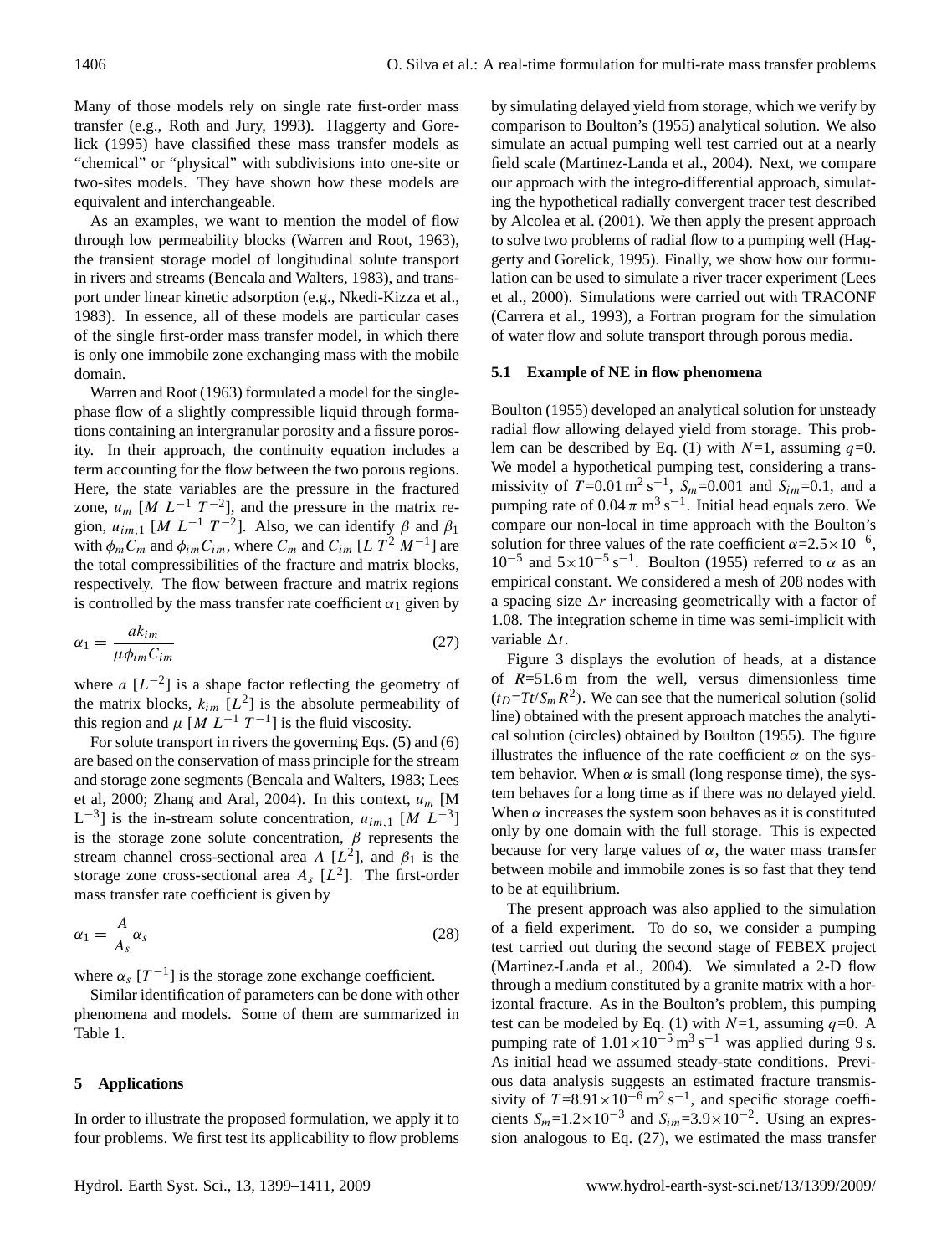

**Fig. 3.** Comparison between the present approach and an analytic solution (Boulton, 1955) for delayed yield. Dimensionless rate coefficient is defined as  $\alpha_D = S_m R^2 \alpha / T$ .

rate coefficient as  $\alpha = 7.8 \times 10^{-5} \text{ s}^{-1}$ . We considered a mesh of 125 nodes with a spacing size  $\Delta r$  increasing geometrically with a factor of 1.1. The integration scheme in time was fully implicit with variable  $\Delta t$ .

Figure 4 shows the evolution of measured drawdown at a distance of  $r=0.043$  m from the well. We can see that the present approach (solid line) reproduces the experimental data (circles). The figure also shows that an increase in the mass transfer rate coefficient or in the matrix storage coefficient, causes an increase in the fluxes of water from the fracture to the matrix. As expected, this leads to a delay in the drawdown, as shown in Fig. 4 (dotted and dashed lines).

#### **5.2 Example of NE in solute transport**

We model the convergent tracer test described by Alcolea et al. (2001). A tracer mass of 7.88 g is injected 8 m away from a well pumping  $150 \text{ m}^3 \text{ d}^{-1}$ . The radius of the pumping well and the aquifer thickness are 0.2 m and 5 m, respectively. Porosity of the mobile domain is  $\phi_m$ =0.1. The immobile zone consists of layers of length  $L_{im}$ =0.05 m and porosity  $\phi_{im}$ =0.045. The diffusion coefficient in the immobile zone was set to  $D_{im} = 0.001 \text{ m}^2 \text{ d}^{-1}$ . Alcolea et al. (2001) used TRANSIN code, which considers the integro-differential approach to solve matrix diffusion problems. Thus, we have calculated coefficients  $\alpha$ 's and  $\beta$ 's according to Eq. (13) with  $N=50$ . A uniform mesh with a grid size  $\Delta r=0.005$  m (93 nodes) and a fully implicit integration scheme in time was used in the simulations.

Figure 5 shows the breakthrough curves at the pumping well simulated with the present approach and with TRANSIN, which compare quite well. The maximum relative error was 1%.



**Fig. 4.** Simulation of a pumping well test (Martinez-Landa et al., 2004) with the present approach.



**Fig. 5.** Breakthrough curve of tracer in a radial convergent test, illustrating the equivalence between the present approach and the integro-differential formulation (Alcolea et al., 2001).

# **5.3 Example of NE in solute transport at field scale**

Haggerty and Gorelick (1995) presented a case of radial flow to a pumping well, in the context of PCE removal from the Borden sand aquifer under realistic pumping rates. To solve the governing equations, they expressed the MRMT model in dimensionless form and used a semianalytic method. Here we only give the main characteristics concerning with our approach, as the specifications of the problem are well described in their work (Haggerty and Gorelick, 1995). Two hypothetical case studies were considered: the remediation of a homogeneous aquifer (Borden sand) and the remediation of a hypothetical heterogeneous aquifer with a mixture of mass transfer processes. In both cases we used a mesh of 102 nodes with a spacing size  $\Delta r$  decreasing in such a way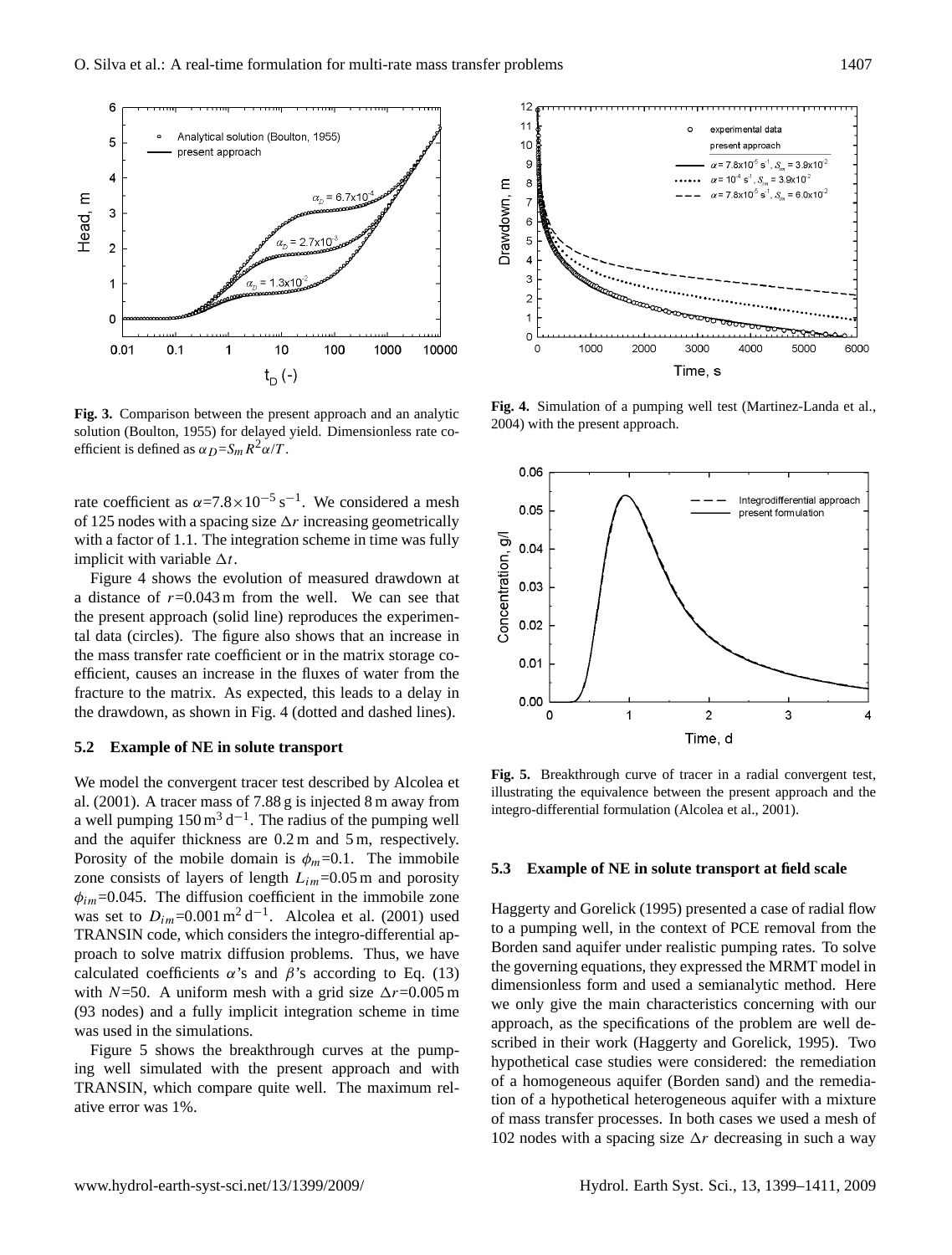

**Fig. 6.** Comparison between the present approach and a semi-analytic solution (Haggerty and Gorelick, 1995). **(a)** Homogeneous aquifer. **(b)** Mixture of mass transfer processes (heterogeneous aquifer).

that all cells have the same volume and  $\Delta r_1 = 1.39$  m. The integration scheme in time was semi- implicit with variable  $\Delta t$ .

The first case study simulates the cleanup history of a homogeneous aquifer where seven immobile zones are associated to a distribution of grain sizes. The grains are assumed to be spherical; the  $\alpha_i$  and  $\beta_i$  coefficients are given in Table 2 of Haggerty and Gorelick (1995). As in their work, we have considered 50 exponential terms to adequately describe each immobile domain. Figure 6a displays the evolution of the PCE mass fraction remaining through an scenario of 500 d. We can see that the numerical solution (solid line) obtained with the present approach match very well the semi-analytical solution (dashed line) obtained by Haggerty and Gorelick (1995).

In the second numerical experiment, we simulate the removal of PCE from an heterogeneous aquifer. Here, heterogeneity arises from four immobile zones of different geometry (porous grains, grain aggregates, clay layers and clay pods) and two immobile zones characterized by a surface reaction (slow and fast reactions). The mass-transfer parameters are those appearing in Table 3 of Haggerty and Gorelick (1995). Note that these parameters are assumed locally heterogeneous, but they have the same distribution at all points in space. Once again, 50 terms were used to describe each geometry and only a single term for each reaction. Figure 6b shows predictions of the mass fraction of PCE remaining in the aquifer during a remediation scenario of 20 000 d. Again, the evolution of the mass fraction remaining obtained through the present approach (solid line) fit well the results predicted by the semi-analytical solution (dashed line). Therefore, the present model can reproduce the behavior of heterogeneous media characterized by different types and rates of mass transfer.

# **5.4 Example of NE due to transient storage in a river tracer experiment**

Here we make use of the equivalence between the present approach and the transient storage model described in Sect. 4.5 to model a river tracer experiment (Lees et al., 2000).

In one of their experiments, Lees et al. (2000) injected an amount of 10 kg of sodium chloride into a river upstream, and measured the tracer concentration over time at three sampling stations downstreams. They measured a constant discharge of  $251 L s^{-1}$ . Figure 7 shows the breakthrough curves (BTC) at two reaches (reach B located at 140 m and reach C at 190 m downstream from the injection point) and the BTC's simulated with the present approach. To fit experimental BTC's we fixed the longitudinal dispersion coefficient at  $D_m$ =0.64 m<sup>2</sup> s<sup>-1</sup>. The estimated model parameters (Eq. 28) were  $(A_s/A=0.62; \alpha_s=0.0056 \text{ s}^{-1})$  for reach B, and  $(A_s/A=0.68; \alpha_s=0.0058 \text{ s}^{-1})$  for reach C.

This example shows that the proposed formulation can reproduce the behavior of mass transfer between active flow and dead-zones in a river system. However, a certain knowledge of the distributions of the storage zone cross-sectional area, storage zone exchange coefficient, and dispersion coefficient could be used to improve the description of experimental data by the MRMT model. In such a case, the proposed approach could better describe the complex mass transfer processes attributed to the wide spectrum of dead zones in natural rivers and streams (Zhang et al., 2009).

# **6 Conclusions**

We have shown that all non-local in time formulations can be unified through a general MRMT approach. In doing so we have reviewed a series of widely used non-local in time flow and transport formulations which model a series of environmental flow and transport phenomena such as subsurface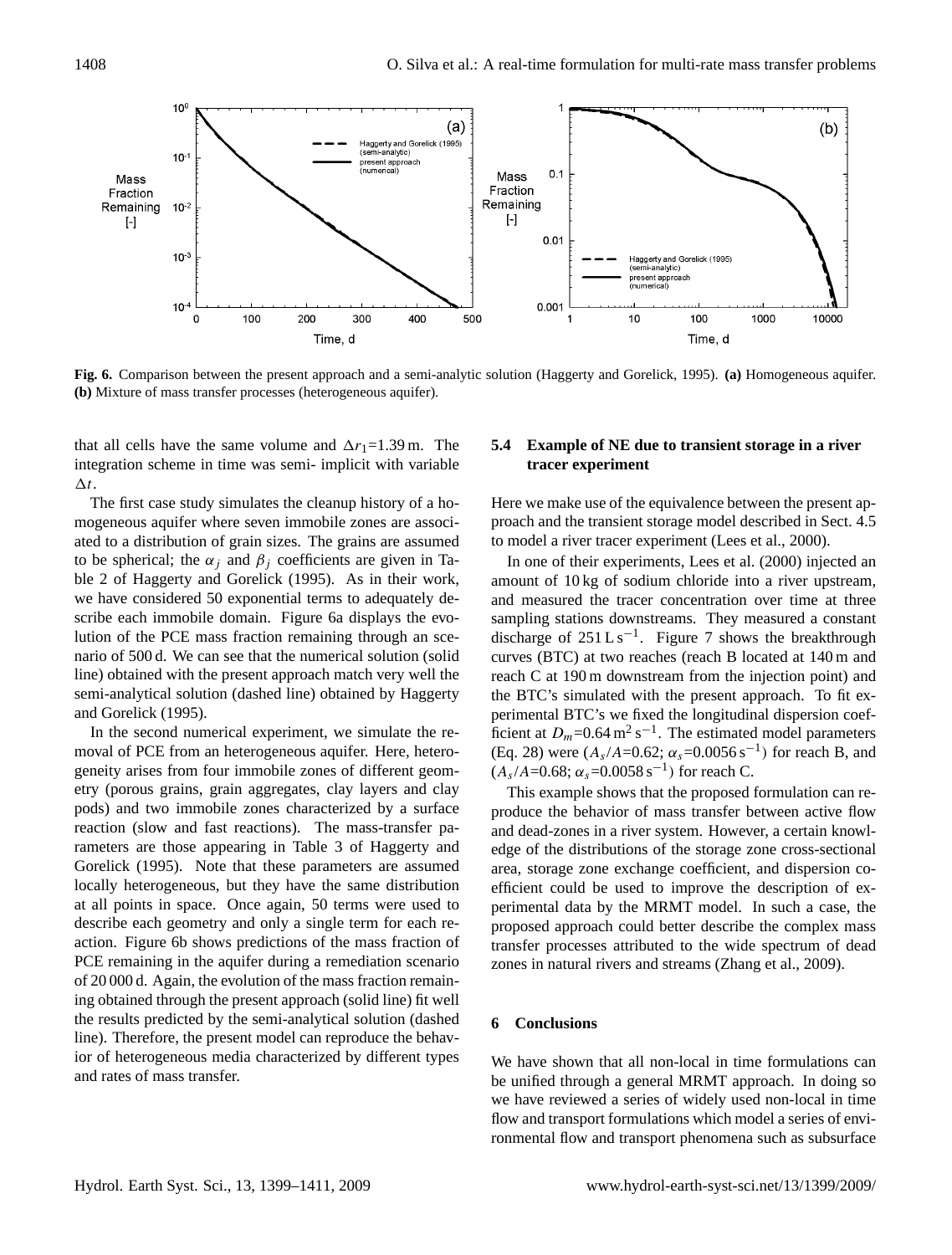

Fig. 7. Simulation of a tracer river experiment (Lees et al., 2000).

flow and transport in heterogeneous media, chemical transport under kinetic adsorption in soils and groundwater and transport in streams and rivers. All of these approaches are equivalent to and can be formulated in terms of the proposed MRMT formulation. We have developed an easy-to-use numerical implementation of multi-rate mass transfer, which embeds existing formulations for non-locality in time. This numerical method is simple and physically consistent with and mathematically equivalent to other non-local in time flow and transport approaches such as integro-differential, CTRW and fractional derivatives formulations. The present approach avoids the spatial discretization of the immobile domain, because it solves state variables of that zone as explicit functions of the state variables in the mobile domain. The approach also avoids the need to keep track of the past history of state variables at the mobile domain. That is, the proposed formulation yields an algorithm that is local in time to model non-local phenomena. The latter facilitates (i) physical interpretation of parameters and (ii) incorporation of non-linear phenomena, such as chemical reactions, that require local variables. The algorithm was implemented into a Fortran 90 module that is very efficient and accurate, as it involves an analytical solution for the mass balance equations in the immobile zones. Through a series of examples we have illustrated that the proposed formulation can describe a wide spectrum of phenomena displaying non-equilibrium behavior. Thus, the developed MRMT module may find wide application for the realistic modeling of environmental flow and transport problems.

The decomposition of a complex non-local single continuum domain into a simple multicontinuum domain opens a wealth of possibilities for modeling non-linear phenomena. We expect that the actual procedure for extending the proposed formulation to non-linear processes will be problem dependent. Willmann et al. (2009) or Donado et al. (2009) have done it for multicomponent reactive transport because this problem can be decomposed as (1) linear transport of conservative components and (2) non-linear local chemical computations. In this kind of problems, the localization implicit in MRMT is essential. Moreover, in this kind of problems, the immobile regions decomposition obtained for conservative (linear) transport remains unaltered when simulating reactive (non-linear) transport. However, this may not remain true in general. The MRMT formulation can be easily extended for modeling non-linear phenomena such as multiphase flow or rainfall-runoff, but whether the immobile regions decomposition can be left unaltered remains to be proven.

The module has been tested by comparison with published solutions and is publicly available at [http://www.h2ogeo.upc.](http://www.h2ogeo.upc.es/English/English/software.htm#Mod_process_MRMT) [es/English/English/software.htm#Mod](http://www.h2ogeo.upc.es/English/English/software.htm#Mod_process_MRMT) process MRMT.

*Acknowledgements.* We gratefully acknowledge the financial support received from CICYT and ENRESA of Spain, and EC projects FUNMIG (contract number 516514) and MUSTANG (contract number 227286). We also acknowledge the support received from the MICINN and the European Social Fund. The authors gratefully acknowledge A. Valocchi and a anonymous reviewer for their valuable comments.

Edited by: N. Romano

# **References**

- Alcolea, A. and Carrera, J.: Difusión en la matriz. Formulación integro-diferencial, in: VII Simposio de Hidrogeología, Hidrogeología y Recursos Hidráulicos 24, Asociación española de hidrogeólogos, Murcia, Spain, 703–714, 2001.
- Alcolea, A., Carrera, J., and Medina, A.: Regularized pilot points method for reproducing the effect of small scale variability: Application to simulations of contaminant transport, J. Hydrol., 355(1–4), 76–90, 2008.
- Barenblatt, G. I., Zheltov, I. P., and Kochina, I. N.: Basic concept in the theory of seepage of homogeneous liquids in fissured rocks, J. Appl. Math. 24(5), 1286–1303, 1960.
- Bea, S. A., Carrera, J., Ayora, C., Batlle, F., and Saaltink, M. W.: CHEPROO: A Fortran 90 object-oriented module to solve chemical processes in Earth Science models, Comput. Geosci., 35(6), 1098–1112, 2009.
- Beer, T. and Young, P. C.: Longitudinal dispersion in natural streams, J. Environ. Eng.-ASCE, 109(5), 1049–1067, 1983.
- Benson, D. A., Wheatcraft, S. W., and Meerschaert, M. M.: Application of a fractional advection-dispersion equation, Water Resour. Res. 36(6), 1403–1412, 2000a.
- Benson, D. A., Wheatcraft, S. W., and Meerschaert, M. M.: The fractional-order governing equation of Lévy motion, Water Resour. Res., 36(6), 1413–1423, 2000b.
- Benson, D. and Meerschaert, M. M.: A simple and efficient random walk solution of multi-rate mobile/immobile mass transport equations, Adv. Water Res., 32(4), 532–539, 2009.
- Berkowitz, B. and Scher, H.: Theory of anomalous chemical transport in random fracture networks, Phys. Rev. E, 57(5), 5858– 5869, 1998.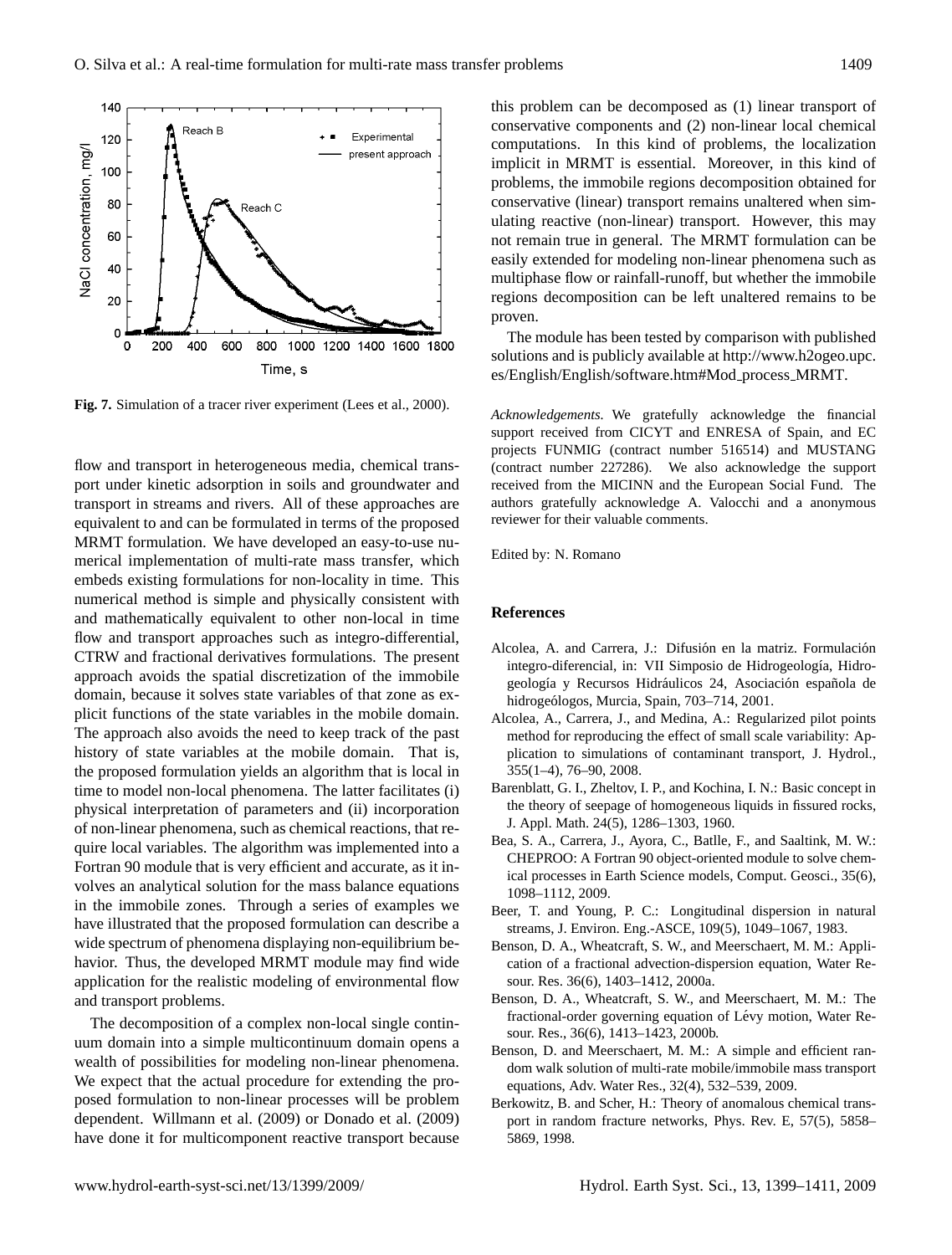- Berkowitz, B., Klafter, J., Metzler, R., and Scher, H.: Physical pictures of transport in heterogeneous media: advection-dispersion, random-walk, and fractional derivative formulations, Water Resour. Res. 38(10), 1191, doi:10.1029/2001WR001030, 2002.
- Berkowitz, B., Cortis, A., Dentz, M., and Scher, H.: Modeling non-Fickian transport in geological formations as a continuous time random walk, Rev. Geophys., 44, RG2003, doi:10.1029/2005RG000178, 2006.
- Boano, F., Packman, A. I., Cortis, A., Revelli, R., and Rodolfi, L.: A continuous time random walk approach to the stream transport of solutes, Water Resour. Res., 43, W10425, doi:10.1029/2007WR006062, 2007.
- Boulton, N. S.: Unsteady radial flow to a pumped well allowing for delayed yield from storage, in: Publication  $N°37$  de l'Association Internationale d'Hydrologie, Assemblée générale de Rome, Tome II, 472–477, 1955.
- Brusseau, M. L., Jessup, R. E., and Rao, P. S. C.: Modeling the transport of solutes influenced by multiprocess nonequilibrium, Water Resour. Res., 25(9), 1971–1988, 1989.
- Carrera, J., Galarza, G., and Medina, A.: TRACONF, Programa de elementos finitos para la solución de las ecuaciones de flujo y transporte en acuíferos confinados, E.T.S.I. Caminos, Canales y Puertos, Universitat Politècnica de Catalunya, Barcelona, 53 pp., 1993.
- Carrera J.: An overview of uncertainties in modeling groundwater solute transport, J. Contam. Hydrol., 13(1–4), 23–48, 1993.
- Carrera, J., Sanchez-Vila, X., Benet, I., Medina, A., Galarza, G., ´ and Guimerà, J.: On matrix diffusion: formulations, solution methods and qualitative effects, Hydrogeol. J., 6, 178–190, 1998.
- Cortis, A. and Berkowitz, B.: Anomalous transport in "classical" soil and sand columns, Soil Sci. Soc. Am. J., 68(5), 1539–1548, 2004.
- Cortis, A. and Knudby, C.: A continuous time random walk approach to transient flow in heterogeneous media, Water Resour. Res., 42, W10201, doi:10.1029/2006WR005227, 2006.
- Cosler, D. J.: Effects of rate-limited mass transfer on water sampling with partially penetrating wells, Ground Water, 42(2), 203– 222, 2004.
- Cvetkovic, V., Shapiro, A., and Dagan, G.: A solute flux approach to transport in heterogeneous formations 2. Uncertainty analysis, Water Resour. Res., 28(5), 1377-1388, 1992.
- Da Prat, G.: Well test analysis for naturally fractured reservoirs, in: Proceedings eighth workshop geothermal reservoir engineering, Standford, California, December, LCN-85-081235, 119– 126, 1982.
- Davis, P. M., Atkinson, T. C., and Wigley, T. M. L.: Longitudinal dispersion in natural channels: 2. The roles of shear flow dispersion and dead zones in the River Severn, U.K., Hydrol. Earth Syst. Sci., 4, 355–371, 2000,
	- [http://www.hydrol-earth-syst-sci.net/4/355/2000/.](http://www.hydrol-earth-syst-sci.net/4/355/2000/)
- Deng, Z. Q., Singh, V. P., and Bengtsson, L.: Numerical solution of fractional advection-dispersion equation, J. Hydraul. Eng., 130(5), 422–431, 2004.
- Dentz, M. and Berkowitz, B.: Transport behavior of a passive solute in continuous time random walks and multirate mass transfer, Water Resour. Res., 39(5), 1111, doi:10.1029/2001WR001163, 2003.
- Dentz, M., Cortis, A., Scher, H., and Berkowitz, B.: Time behavior of solute transport in heterogeneous media: transition from

anomalous to normal transport, Adv. Water Res., 27(2), 155–173, 2004.

- Donado, L. D., Sánchez-Vila, X., Dentz, M., Carrera, J., and Bolster, D.: Multi-component reactive transport in multi-continuum media, Water Resour. Res., in press, 2009.
- El-Zein, A. H., Carter, J. P., and Airey, D. W.: Multiple-porosity contaminant transport by finite-element method, Int. J. Geomech., 5(1), 24–34, 2005.
- Fernald, A. G., Wigington Jr., P. J., and Landers, D.: Transient storage and hyporheic flow along the Willamette River, Oregon: Field measurements and model estimates, Water Resour. Res., 37(6), 1681–1694, 2001.
- Gerke, H. H. and van Genuchten, M. T.: A dual-porosity model for simulating the preferential movement of water and solutes in structured media, Water Resour. Res. 29(2), 305–319, 1993a.
- Gerke, H. H. and van Genuchten, M. T.: Evaluation of a firstorder water transfer term for variably saturated dual-porosity flow models, Water Resour. Res., 29(4), 1225–1238, 1993b.
- Gouze, P., Melean., Y., Le Borgne, T., Dentz, M., and Carrera, J.: Non-Fickian dispersion in porous media explained by heterogeneous microscale matrix diffusion, Water Resour. Res., 44, W11416, doi:10.1029/2007WR006690, 2008.
- Haggerty, R. and Gorelick, S. M.: Multiple-rate mass transfer for modeling diffusion and surface reactions in media with porescale heterogeneity, Water Resour. Res., 31(10), 2383-2400, 1995.
- Haggerty, R., McKenna, S. A., and Meigs, L. C.: On the late-time behavior of tracer test breakthrough curves, Water Resour. Res., 36(12), 3467–3479, 2000.
- Haggerty, R., Harvey, Ch. F., von Schwerin, C. F., and Meigs, L.: What controls the apparent timescale of solute mass transfer in aquifers and soils? A comparison of experimental results, Water Resour. Res., 40, W01510, doi:10.1029/2002WR001716, 2004.
- Herrera, I. and Rodarte, L.: Integrodifferential equations for system of leaky aquifers and applications. 1. The nature of approximate theories, Water Resour. Res., 9(4), 995–1005, 1973.
- Herrera, I. and Yates, R.: Integrodifferential equations for system of leaky aquifers and applications. 3. A numerical method of unlimited applicability, Water Resour. Res., 13(4), 725–732, 1977.
- Kazemi, H., Merril, L. S., Porterfield, K. L., and Zeman, P. R.: Numerical simulation of water-oil flow in naturally fractured reservoirs, Soc. Pet. Eng. J., 16(6), 317–326, 1976.
- Kazemi, H. and Gilman, J. R.: Chapter 6. Multiphase flow in fractured petroleum reservoirs, in: Flow and Contaminant Transport in Fractured Rock, edited by: Bear, J., Tsang, C.-F., and de Marsily, G., Academic Press, San Diego, California, 267–323, 1993.
- Kumar, S.: Effect of sorption intensities on dispersivity and macrodispersion coefficient in a single fracture with matrix diffusion, Hydrogeol. J., 16, 235–249, 2008.
- Le Borgne, T., Dentz, M., and Carrera, J.: Lagrangian statistical model for transport in highly heterogeneous velocity fields, Phys. Rev. Lett., 101(9), 090601, doi:10.1103/PhysRevLett.101.090601, 2008.
- Lees, M. J., Camacho, L., and Whitehead, P.: Extension of the QUASAR river water quality model to incorporate dead-zone mixing, Hydrol. Earth Syst. Sci., 2, 353–365, 1998, [http://www.hydrol-earth-syst-sci.net/2/353/1998/.](http://www.hydrol-earth-syst-sci.net/2/353/1998/)
- Lees, M. J, Camacho, L. A., and Chapra, S.: On the relationship